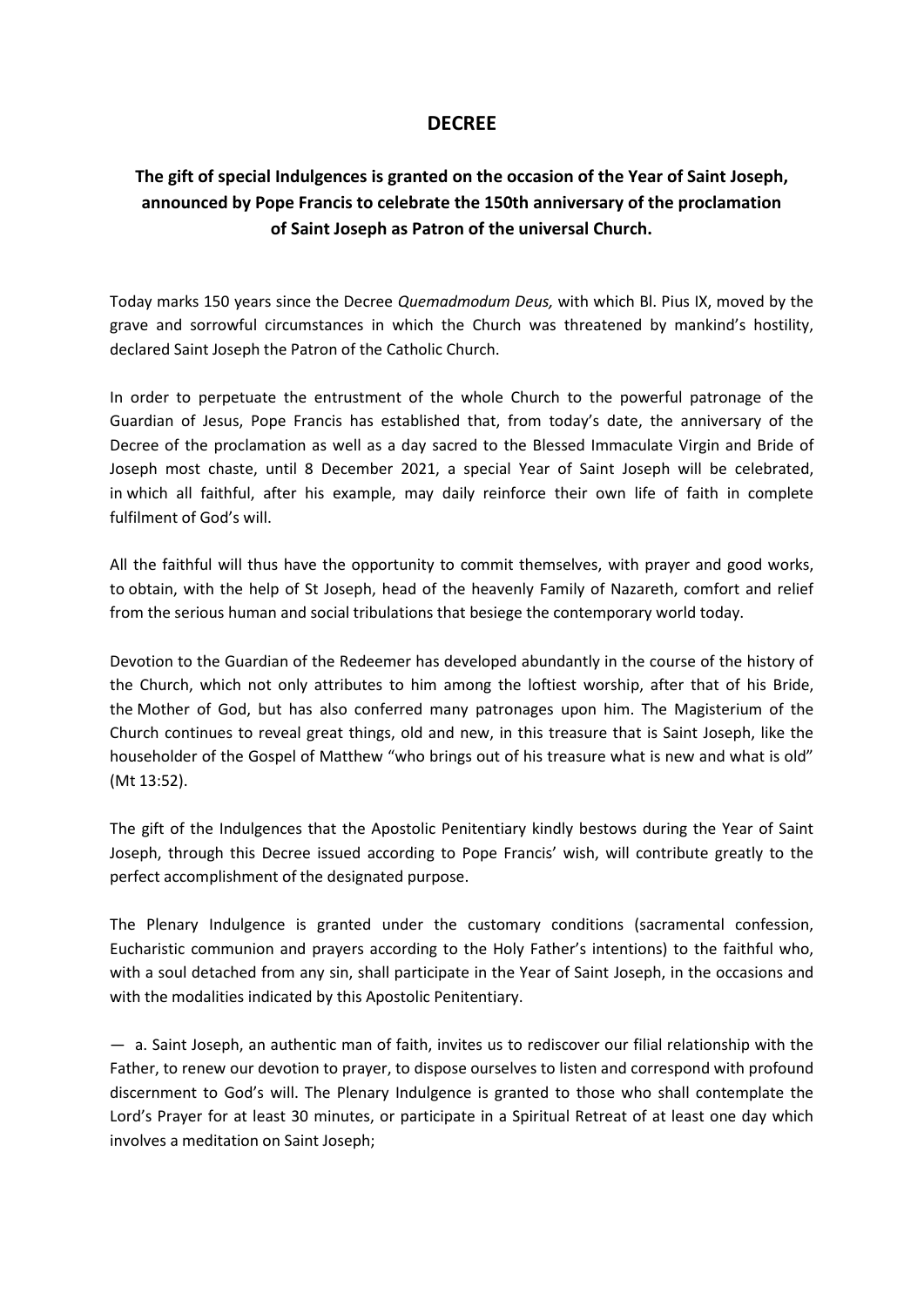— b. The Gospel attributes to Saint Joseph the appellation "just man" (cf. *Mt* 1:19): he, guardian of the intimate secret that lies right at the bottom of the heart and soul"[1], depository of the mystery of God and therefore an ideal patron of the internal forum, spur us to rediscover the value of silence, prudence and integrity in carrying out our duties. The virtue of justice practiced by Saint Joseph in an exemplary manner is full adherence to divine law, which is the law of mercy, "for it is the very mercy of God that brings true justice to fulfilment"[2]. Therefore those who, after the example of Saint Joseph, shall fulfil a work of corporal or spiritual work of mercy, will likewise be able to attain the gift of the *Plenary Indulgence;*

— c. The primary aspect of Saint Joseph's vocation was that of being guardian of the Holy Family of Nazareth, spouse of the Blessed Virgin Mary and legal father of Jesus. In order that all Christian families may be inspired to recreate the same atmosphere of intimate communion, love and prayer that was lived by the Holy Family, the *Plenary Indulgence* is granted for the recitation of the Holy Rosary in families and among betrothed;

— d. The Servant of God Pius XII, on 1 May 1955 instituted the Feast of Saint Joseph the Worker, "with the intent that the dignity of work be recognized by all, and that it inspires social life and laws, based on the fair distribution of rights and duties"[3]. Therefore the *Plenary Indulgence* may be obtained by those who shall daily entrust their life to the protection of Saint Joseph, and all faithful who shall invoke through prayer the intercession of the Worker of Nazareth, so that those in search of work may find employment and the work of all people may be more dignified;

— e. The flight of the Holy Family to Egypt "shows us that God is there where man is in danger, where man suffers, where he runs away, where he experiences rejection and abandonment"[4]. The Plenary Indulgence is granted to the faithful who shall recite the Litanies to Saint Joseph (for the Latin tradition), or *the Akathistos* to Saint Joseph, in their entirety or at least some part of it (for the Byzantine tradition), or some other prayer to Saint Joseph, proper to other liturgical traditions, in favour of the Church persecuted ad intra and ad extra and for the relief of all Christians who suffer any form of persecution.

Saint Teresa of Ávila recognized in Saint Joseph the protector for all the circumstances of life: "To other saints, the Lord seems to have given grace to help us in some of our necessities. But my experience is that Saint Joseph helps us in them all"[5]. More recently, Saint John Paul II emphasized that the figure of Saint Joseph has acquired "a renewed relevance for the Church of our time, in relation to the new Christian millennium"[6].

To reaffirm the universality of Saint Joseph's patronage over the Church, in addition to the aforementioned occasions the Apostolic Penitentiary grants the *Plenary Indulgence* to the faithful who shall recite any prayer legitimately approved or act of piety in honour of Saint Joseph, for example, "To you, O Blessed Joseph", especially on the occasions of 19 March and 1 May, on the Feast of the Holy Family of Jesus, Mary and Joseph, on the Sunday of Saint Joseph (according to the Byzantine tradition), on the 19th of every month and every Wednesday, the day dedicated to the Saint's memory, according to the Latin tradition.